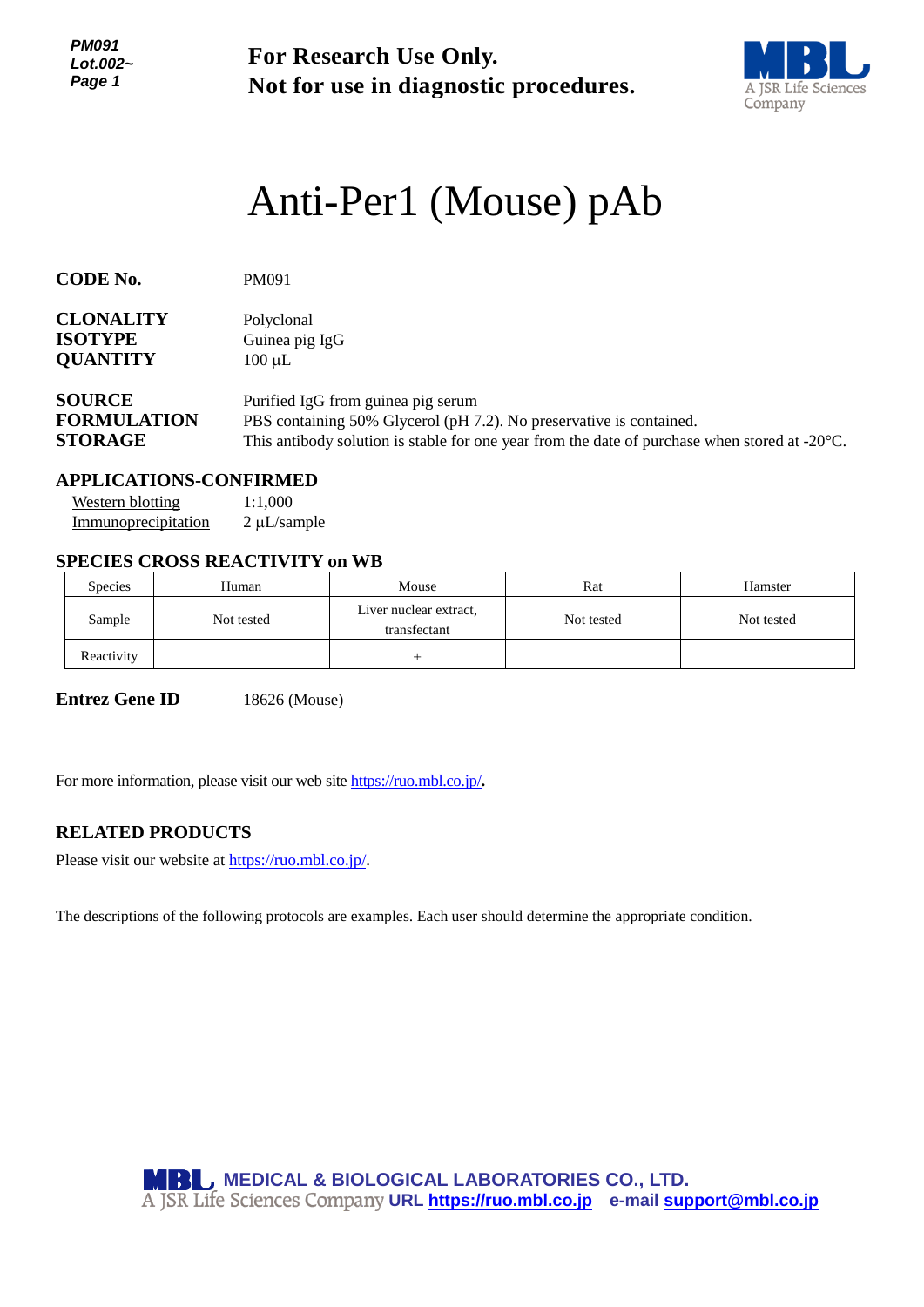*PM091 Lot.002~ Page 2*

## *g* **SDS-PAGE & Western blotting**

- 1) Prepare the tissue or cell sample described as below:
- [Tissue] Mix 10  $\mu$ L of mouse liver nuclear extract with 10  $\mu$ L of Laemmli's sample buffer.
	- [Fissac] Mix 10  $\mu$  of model from national extract with 10  $\mu$  of Laemmin's sample buffer.<br>[Cell] Wash 1 x 10<sup>7</sup> cells 3 times with PBS and suspends them in 1 mL of Laemmii's sample buffer.
- 2) Boil the samples for 5 min. and centrifuge. Load 10  $\mu$ g of the tissue sample or 10  $\mu$ L of cell sample per lane in a 1-mm-thick SDS-polyacrylamide gel (7.5% acrylamide) for electrophoresis.
- 3) Blot the protein to a polyvinylidene difluoride (PVDF) membrane at 1 mA/cm<sup>2</sup> for 1 hr. in a semi-dry transfer system (Transfer Buffer: 25 mM Tris, 190 mM glycine, 20% MeOH). See the manufacturer's manual for precise transfer procedure.
- 4) To reduce nonspecific binding, soak the membrane in 10% skimmed milk (in PBS, pH 7.2) overnight at 4°C.
- 5) Wash the membrane with PBS-T [0.05% Tween-20 in PBS] (5 min. x 3 times).
- 6) Incubate the membrane with primary antibody diluted with 1% skimmed milk (in PBS, pH 7.2) as suggested in the **APPLICATION** for 1 hr. at room temperature. (The concentration of antibody will depend on the conditions.)
- 7) Wash the membrane with PBS-T (5 min. x 3 times).
- 8) Incubate the membrane with 1:20,000 of Rabbit anti-Guinea Pig IgG (H+L) Secondary Antibody, HRP conjugate (Life Technologies; code no. 61-4620) diluted with 1% skimmed milk (in PBS, pH 7.2) for 1 hr. at room temperature.
- 9) Wash the membrane with PBS-T (5 min. x 3 times).
- 10) Wipe excess buffer on the membrane, and then incubate it with appropriate chemiluminescence reagent for 1 min. Remove extra reagent from the membrane by dabbing with paper towel, and seal it in plastic wrap.
- 11) Expose to an X-ray film in a dark room for 1 min. Develop the film as usual. The condition for exposure and development may vary.

(Positive controls for Western blotting; Mouse liver nuclear extract and transfectant)





- Lane 4-6: 1<sup>st</sup> antibody: Anti-Per1 pAb (PM091)
	- 2<sup>nd</sup> antibody: Rabbit anti-Guinea Pig IgG (H+L) Secondary Antibody,

HRP conjugate (Life Technologies; code no. 61-4620)